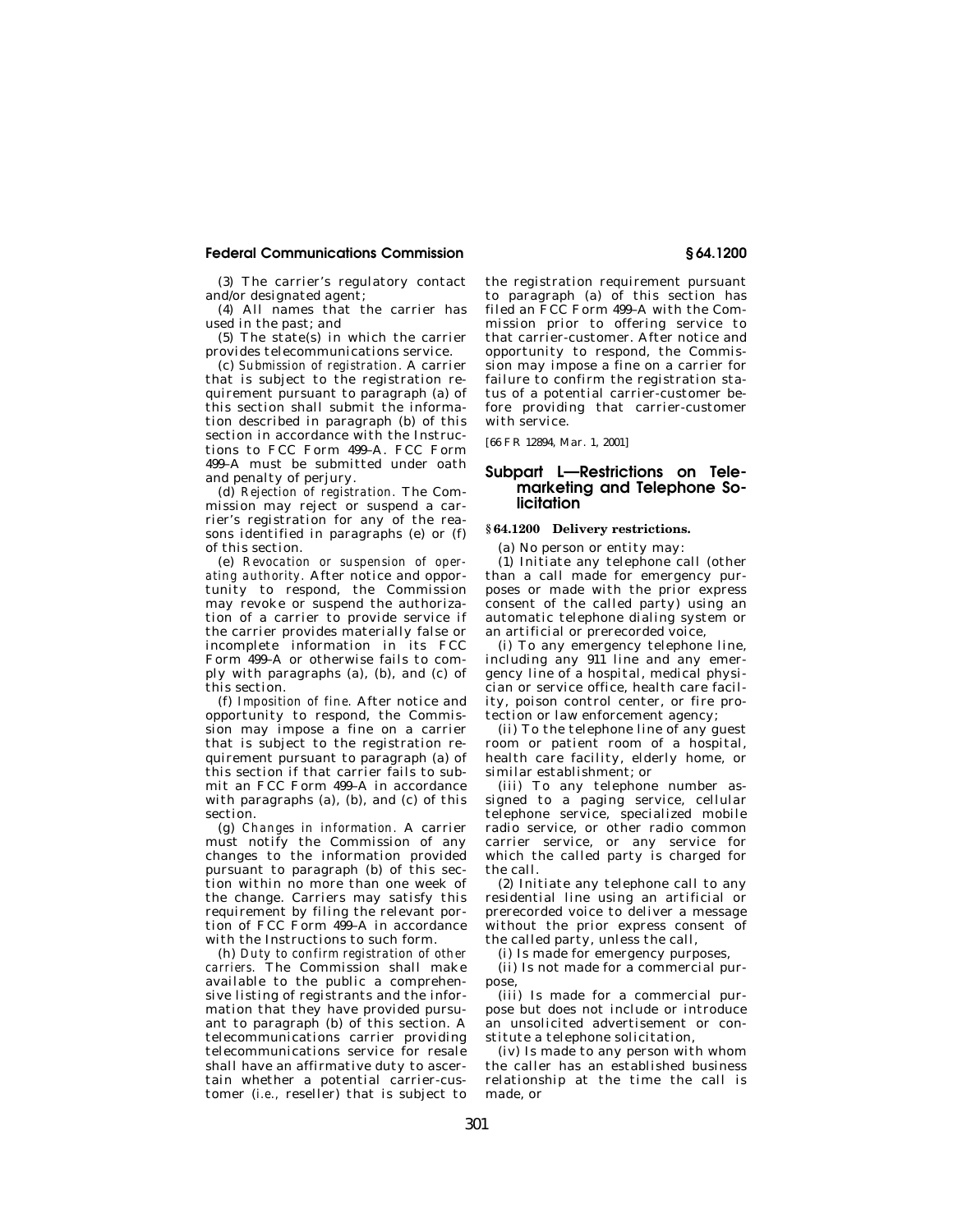**§ 64.1200 47 CFR Ch. I (10–1–04 Edition)** 

(v) Is made by or on behalf of a taxexempt nonprofit organization.

(3) Use a telephone facsimile machine, computer, or other device to send an unsolicited advertisement to a telephone facsimile machine,

 $(i)$  For purposes of paragraph  $(a)(3)$  of this section, a facsimile advertisement is not "unsolicited" if the recipient has granted the sender prior express invitation or permission to deliver the advertisement, as evidenced by a signed, written statement that includes the facsimile number to which any advertisements may be sent and clearly indicates the recipient's consent to receive such facsimile advertisements from the sender.

(ii) A facsimile broadcaster will be liable for violations of paragraph (a)(3) of this section if it demonstrates a high degree of involvement in, or actual notice of, the unlawful activity and fails to take steps to prevent such facsimile transmissions.

(4) Use an automatic telephone dialing system in such a way that two or more telephone lines of a multi-line business are engaged simultaneously.

(5) Disconnect an unanswered telemarketing call prior to at least 15 seconds or four (4) rings.

(6) Abandon more than three percent of all telemarketing calls that are answered live by a person, measured over a 30-day period. A call is "abandoned" if it is not connected to a live sales representative within two (2) seconds of the called person's completed greeting. Whenever a sales representative is not available to speak with the person answering the call, that person must receive, within two (2) seconds after the called person's completed greeting, a prerecorded identification message that states only the name and telephone number of the business, entity, or individual on whose behalf the call was placed, and that the call was for ''telemarketing purposes.'' The telephone number so provided must permit any individual to make a do-not-call request during regular business hours for the duration of the telemarketing campaign. The telephone number may not be a 900 number or any other number for which charges exceed local or long distance transmission charges. The seller or telemarketer must maintain records establishing compliance with paragraph  $(a)(6)$  of this section.

(i) A call for telemarketing purposes that delivers an artificial or prerecorded voice message to a residential telephone line that is assigned to a person who either has granted prior express consent for the call to be made or .<br>has an established business relationship with the caller shall not be considered an abandoned call if the message begins within two (2) seconds of the called person's completed greeting.

(ii) Calls made by or on behalf of taxexempt nonprofit organizations are not covered by paragraph  $(a)(6)$  of this section.

(7) Use any technology to dial any telephone number for the purpose of determining whether the line is a facsimile or voice line.

(b) All artificial or prerecorded telephone messages shall:

(1) At the beginning of the message, state clearly the identity of the business, individual, or other entity that is responsible for initiating the call. If a business is responsible for initiating the call, the name under which the entity is registered to conduct business with the State Corporation Commission (or comparable regulatory authority) must be stated, and

(2) During or after the message, state clearly the telephone number (other than that of the autodialer or prerecorded message player that placed the call) of such business, other entity, or individual. The telephone number provided may not be a 900 number or any other number for which charges exceed local or long distance transmission charges. For telemarketing messages to residential telephone subscribers, such telephone number must permit any individual to make a donot-call request during regular business hours for the duration of the telemarketing campaign.

(c) No person or entity shall initiate any telephone solicitation, as defined in paragraph (f)(9) of this section, to:

(1) Any residential telephone subscriber before the hour of 8 a.m. or after 9 p.m. (local time at the called party's location), or

(2) A residential telephone subscriber who has registered his or her telephone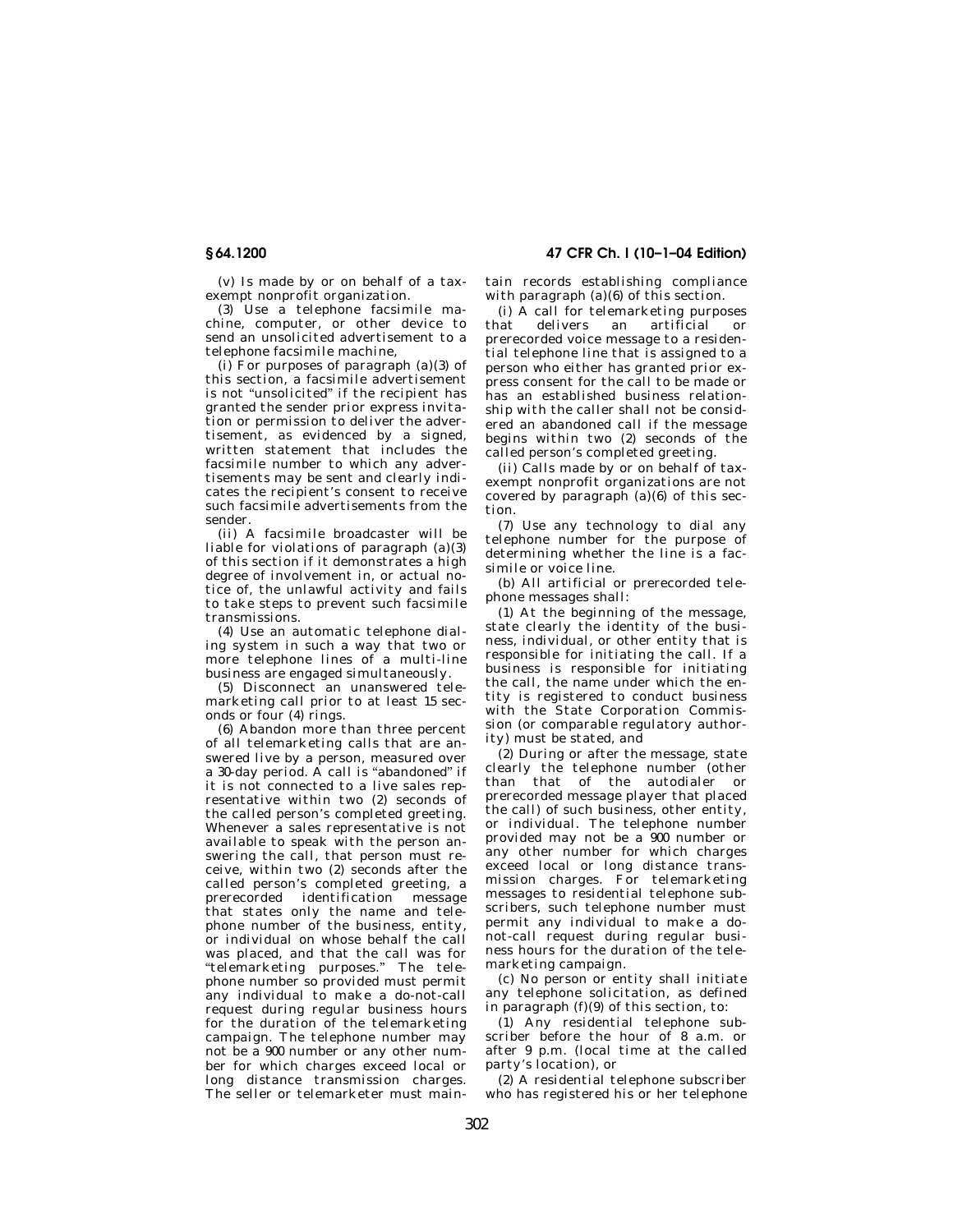## **Federal Communications Commission § 64.1200**

number on the national do-not-call registry of persons who do not wish to receive telephone solicitations that is maintained by the federal government. Such do-not-call registrations must be honored for a period of 5 years. Any person or entity making telephone solicitations (or on whose behalf telephone solicitations are made) will not be liable for violating this requirement if:

(i) It can demonstrate that the violation is the result of error and that as part of its routine business practice, it meets the following standards:

(A) *Written procedures.* It has established and implemented written procedures to comply with the national donot-call rules;

(B) *Training of personnel.* It has trained its personnel, and any entity assisting in its compliance, in procedures established pursuant to the national do-not-call rules;

(C) *Recording.* It has maintained and recorded a list of telephone numbers that the seller may not contact;

(D) *Accessing the national do-not-call database.* It uses a process to prevent telephone solicitations to any telephone number on any list established pursuant to the do-not-call rules, employing a version of the national donot-call registry obtained from the administrator of the registry no more than three months prior to the date any call is made, and maintains records documenting this process; and

(E) *Purchasing the national do-not-call database.* It uses a process to ensure that it does not sell, rent, lease, purchase or use the national do-not-call database, or any part thereof, for any purpose except compliance with this section and any such state or federal law to prevent telephone solicitations to telephone numbers registered on the national database. It purchases access to the relevant do-not-call data from the administrator of the national database and does not participate in any arrangement to share the cost of accessing the national database, including any arrangement with telemarketers who may not divide the costs to access the national database among various client sellers; or

(ii) It has obtained the subscriber's prior express invitation or permission. Such permission must be evidenced by a signed, written agreement between the consumer and seller which states that the consumer agrees to be contacted by this seller and includes the telephone number to which the calls may be placed; or

(iii) The telemarketer making the call has a personal relationship with the recipient of the call.

(d) No person or entity shall initiate any call for telemarketing purposes to a residential telephone subscriber unless such person or entity has instituted procedures for maintaining a list of persons who request not to receive telemarketing calls made by or on behalf of that person or entity. The procedures instituted must meet the following minimum standards:

(1) *Written policy.* Persons or entities making calls for telemarketing purposes must have a written policy, available upon demand, for maintaining a do-not-call list.

(2) *Training of personnel engaged in telemarketing.* Personnel engaged in any aspect of telemarketing must be informed and trained in the existence and use of the do-not-call list.

(3) *Recording, disclosure of do-not-call requests.* If a person or entity making a call for telemarketing purposes (or on whose behalf such a call is made) receives a request from a residential telephone subscriber not to receive calls from that person or entity, the person or entity must record the request and place the subscriber's name, if provided, and telephone number on the donot-call list at the time the request is made. Persons or entities making calls for telemarketing purposes (or on whose behalf such calls are made) must honor a residential subscriber's do-notcall request within a reasonable time from the date such request is made. This period may not exceed thirty days from the date of such request. If such requests are recorded or maintained by a party other than the person or entity on whose behalf the telemarketing call is made, the person or entity on whose behalf the telemarketing call is made will be liable for any failures to honor the do-not-call request. A person or entity making a call for telemarketing purposes must obtain a consumer's prior express permission to share or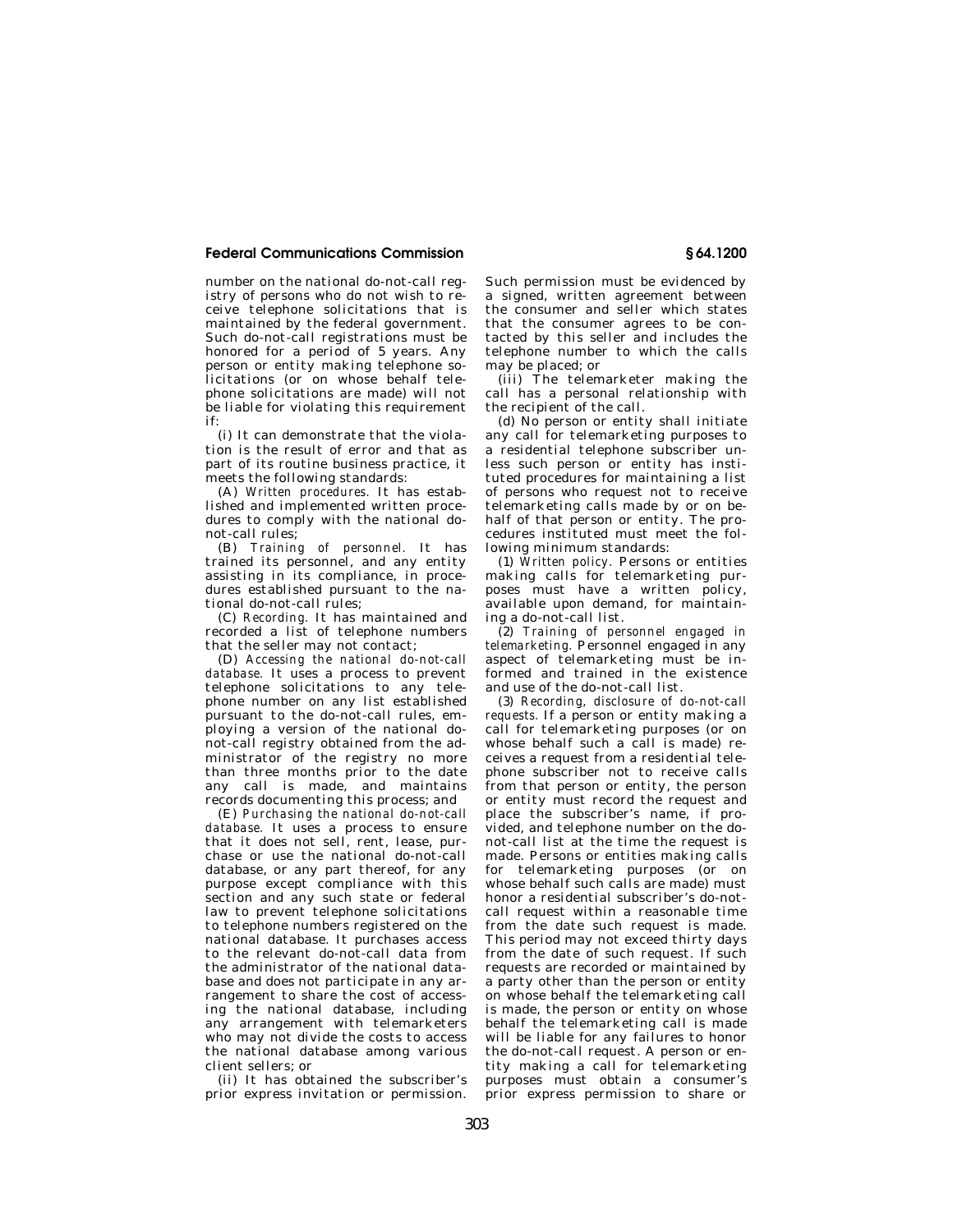forward the consumer's request not to be called to a party other than the person or entity on whose behalf a telemarketing call is made or an affiliated entity.

(4) *Identification of sellers and telemarketers.* A person or entity making a call for telemarketing purposes must provide the called party with the name of the individual caller, the name of the person or entity on whose behalf the call is being made, and a telephone number or address at which the person or entity may be contacted. The telephone number provided may not be a 900 number or any other number for which charges exceed local or long distance transmission charges.

(5) *Affiliated persons or entities.* In the absence of a specific request by the subscriber to the contrary, a residential subscriber's do-not-call request shall apply to the particular business entity making the call (or on whose behalf a call is made), and will not apply to affiliated entities unless the consumer reasonably would expect them to be included given the identification of the caller and the product being advertised.

(6) *Maintenance of do-not-call lists.* A person or entity making calls for telemarketing purposes must maintain a record of a caller's request not to receive further telemarketing calls. A do-not-call request must be honored for 5 years from the time the request is made.

(7) Tax-exempt nonprofit organizations are not required to comply with 64.1200(d).

(e) The rules set forth in paragraph (c) and (d) of this section are applicable to any person or entity making telephone solicitations or telemarketing calls to wireless telephone numbers to the extent described in the Commission's Report and Order, CG Docket No. 02–278, FCC 03–153, ''Rules and Regulations Implementing the Telephone Consumer Protection Act of 1991.''

(f) As used in this section:

(1) The terms *automatic telephone dialing system* and *autodialer* mean equipment which has the capacity to store or produce telephone numbers to be called using a random or sequential number generator and to dial such numbers.

**§ 64.1200 47 CFR Ch. I (10–1–04 Edition)** 

(2) The term *emergency purposes*  means calls made necessary in any situation affecting the health and safety of consumers.

(3) The term *established business relationship* means a prior or existing relationship formed by a voluntary twoway communication between a person or entity and a residential subscriber with or without an exchange of consideration, on the basis of the subscriber's purchase or transaction with the entity within the eighteen (18) months immediately preceding the date of the telephone call or on the basis of the subscriber's inquiry or application regarding products or services offered by the entity within the three months immediately preceding the date of the call, which relationship has not been previously terminated by either party.

(i) The subscriber's seller-specific donot-call request, as set forth in paragraph  $(d)(3)$  of this section, terminates an established business relationship for purposes of telemarketing and telephone solicitation even if the subscriber continues to do business with the seller.

(ii) The subscriber's established business relationship with a particular business entity does not extend to affiliated entities unless the subscriber would reasonably expect them to be included given the nature and type of goods or services offered by the affiliate and the identity of the affiliate.

NOTE TO PARAGRAPH(f)(3): Paragraph  $64.1200(f)(3)$  is stayed as of October 14, 2003, as it applies to the time limitations on facsimile advertisements. The Federal Communications Commission will publish a document in the FEDERAL REGISTER when the stay is lifted.

(4) The term *facsimile broadcaster*  means a person or entity that transmits messages to telephone facsimile machines on behalf of another person or entity for a fee.

(5) The term *seller* means the person or entity on whose behalf a telephone call or message is initiated for the purpose of encouraging the purchase or rental of, or investment in, property, goods, or services, which is transmitted to any person.

(6) The term *telemarketer* means the person or entity that initiates a telephone call or message for the purpose